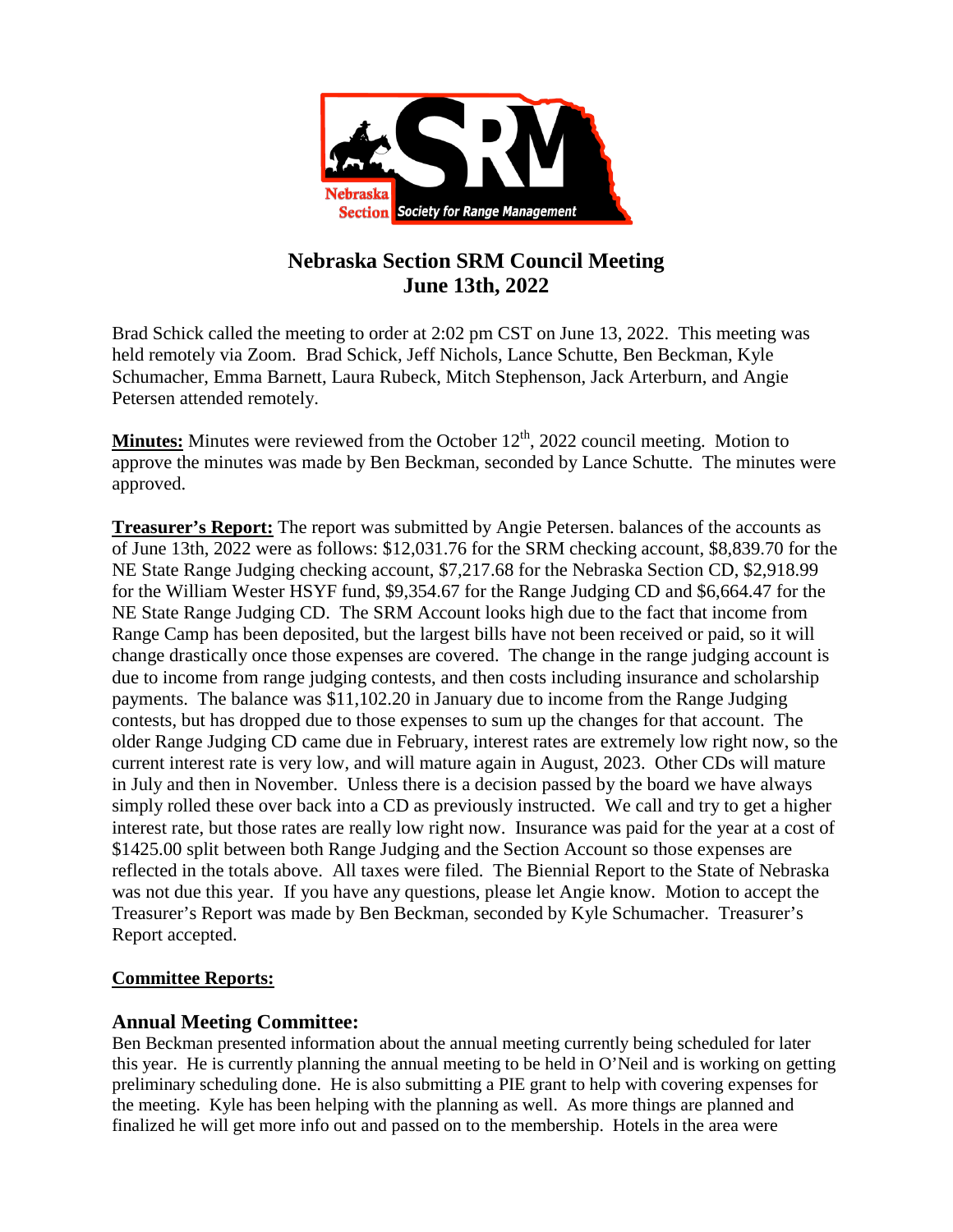contacted, but they do not reserve blocks of rooms for events such as this, so that will not be available. The meeting is currently planned for Oct.  $19<sup>th</sup>$  and  $20<sup>th</sup>$ , 2022.

**Awards:** Jack Arterburn, no report or updates. He will post in the next newsletter a deadline for nominations. Since the venue is in O'Neil, he may reach out to local people from the area to get nominations that would be good candidates for the Rangeman's Award, and that may be able to attend the banquet. Kyle has some possible candidates in mind for nomination.

**Envirothon:** Nadine Bishop, no report.

**Fundraising:** Vacant position. Please think of new ideas for fundraising.

**Historian:** Jeff Nichols discussed the newsletter and how it supported the historians report and recorded SRM events throughout the year. As the newsletter was missing for a time the number of newsletters was altered. A big thank you to Laura and now Emma for working on bringing the newsletter back on track. He suggested that we could possibly schedule a newsletter for four times a year, with issues coming out in late Feb/early March, May, late August/early Sept., and November. These times corresponded to events taking place within the Section, and helped coordinate and advertise important events. Emma is willing to transition back to this schedule to help SRM recap and prequel all of the SRM events. Thank you to Laura and Emma for all their work on the newsletter.

**Information and Education:** Laura Rubeck presented a report. She has been involved with the Soil Water Conservation Society group, and they have been discussing potentially bringing our groups together for a joint meeting at some point. There are experts in both organizations and it would be a chance to meet people, network, and also have the meeting open to the public. It could possibly be a day-long technical meeting possibly the end of June or slightly later next summer. Laura will work on presenting the idea at the annual meeting this year to further discussion and planning of a possible event. The Section used to have summer tours in the past, and this would be a great chance to bring back a summer event and collaboration between different entities.

The Nebraska SWCS Tours and Annual Meeting is June  $23-25<sup>th</sup>$ , 2022 in Norfolk, NE if anyone would like to attend.

**Investments**: Lance Schutte, no report. He is still working on getting together with Walt to get all information transferred. Kyle Schumacher mentioned the possibility of working to make better investment opportunities of our savings and CDs.

**Membership:** Lance Schutte reported. There were 99 members at this time last year, with 15 members that had lapsed. This year we are at 89 members, with 24 that have lapses. On the national level things are looking good, with membership up approximately 50 members from a year ago. Renewal notices continue to be sent out through July. The Good Grazing Makes Cent\$ project between the Society for Range Management and the Cattlemen's Association has been helping to promote both organizations.

**Nominations:** Bob Broweleit sent an update that we currently do not have a nomination for SRM council this year. Please send any ideas or possibilities for possible nominations.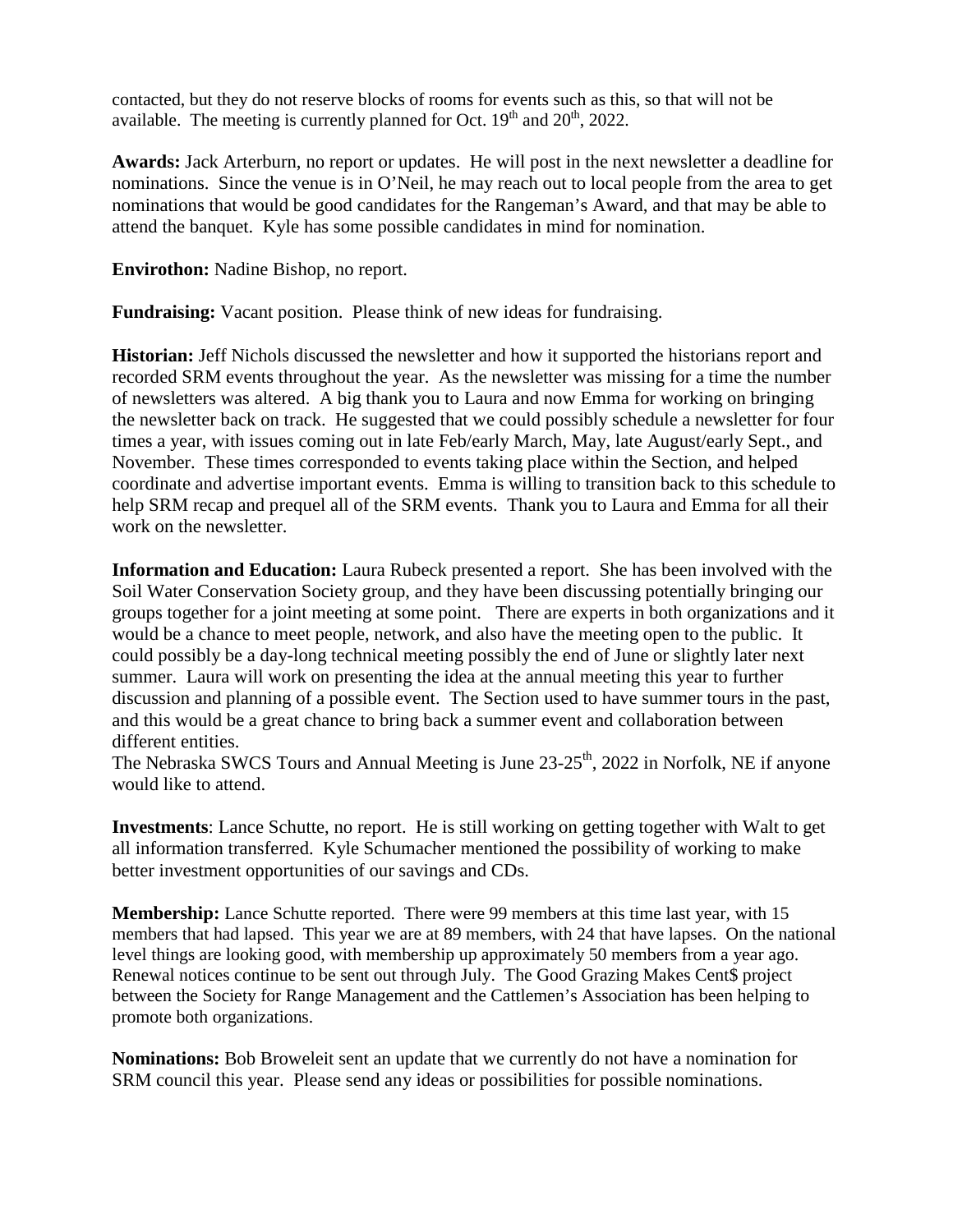**Producer Affairs:** No report. The NGLC tour is tomorrow.

**Range Judging:** Kristy King submitted a report, with an update from Ben Beckman. There are commitments and dates from all the Area Contest Hosts and the State Contest Host. This information is provided in time for the FFA calendar and also onto many school calendars for the following school year. Thanks to all the committee members who are helping with the planning of the area contests. The liaisons are helping to ensure consistency among area contests and to answer planning questions as they come along.

They are continuing to update the handbook as the need arises as well as updating the website <https://www.nesrm.org/RangeJudging.html> with the upcoming contest dates/locations and other resources for the contest hosts, Ag Ed instructors, and contest participants.

Nebraska was well represented at the National Range Judging Contest in Oklahoma this spring. Burwell, St. Paul, Ord, and Wheeler Central all took two teams and West Hold took one team. They encourage committee members and SRM members to reach out to their local schools/FFA Chapters to offer assistance with preparing field sites and training opportunities, especially those schools just getting their Ag Education program or FFA Chapter started.

The Old West Regional contest was not done this year as there was no interest from participants.

**Range Research Committee/Range Tour Committee:** Mitch Stephenson presented reports. He would be happy to help out with any possible future summer tour plans. He will plan a more extensive presentation for the newsletter and the fall meeting regarding range research. There are many great studies taking place that could be presented.

**Range Camp/HSYF:** Shelly Kelly submitted a report. Thank you to Blair Hartman and Sara Wahl for all of their help organizing and running this event. They had a great week with 42 students in attendance. They do not have the final budget numbers, but with continued and new sponsorship the budget looks good. Thank you to Blair, Sara and all the other helpers, speakers and sponsors, it takes a village to pull camp off each year! Sara, Blair, and Shelly will continue to plan Range Camp for next year, but they are not able to take on High School Youth Forum. They have reached out to Mary and Lisa McMillan to see if they would help student attend the state and international SRM meetings. They will share contact information for the students.

#### **Scholarships:** No report

**Student Affairs:** Mary Reece submitted a report. Mary's role with HSYF is more at the parent Society rather than the Section level. There were 3 high school students that participated in the 2022 HSYF at the National Meeting: Chancey Hoblyn-Bittner as returning President, Sam McMillan and Rebecca Reece were new SRM delegates for the recent meeting in Albuquerque. Mary assisted the Section with getting the Forum costs reimbursed for Chancey as the HSYF President. Sam placed first and Rebecca placed second in Albuquerque, they represented our Nebraska Section very well. The Section had an anonymous donor donate \$1000.00 to help cover HSYF costs. Thank you very much to this annual donor! The Section supported financially Lisa McMillan as the adult who traveled with the students from Nebraska to New Mexico.

Next year's meeting is in Idaho. Sam McMillan will return to present his winning presentation to the Society and assist the HSYF President in conducing the Forum. The Nebraska Section can ask for reimbursement of Sam's costs following the meeting.

As a Co-Director of the High School Youth Forum Subcommittee this past year SRM Board of Directors required that the adults assisting with the Forum at the SRM Meeting level have the same training (Train Right – "Child Abuse Awareness & amp; Prevention Training Program") and the same type of background check. All adults working with the youth at the International meeting signed a